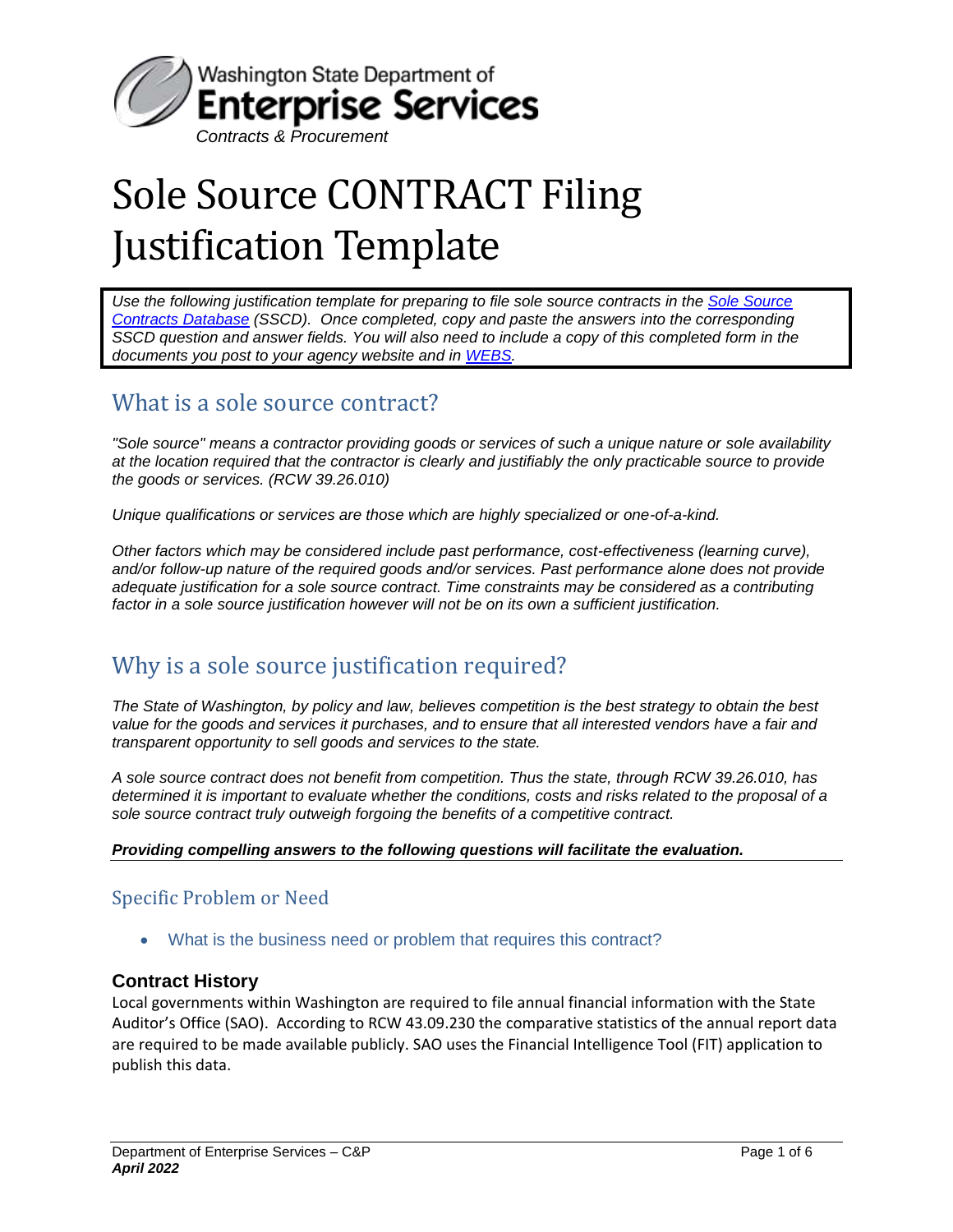

Local governments receive an audit of their financial information by the Auditor's Office. Since not all governments are audited annually it is advantageous for governments to be able to view their financial trends rather than waiting for audit results. In order to provide a way for local governments to monitor their financial situation annually, and make fiscally sustainable decisions, the Auditor's Office has developed and continues to enhance FIT to make the annual filing data readily available in an easy to understand format.

In 2013, the State Auditor's Office (SAO) engaged the Contractor, Fellow (previously Beacon Crest), to assist with facilitation of stakeholder engagement to establish key feature and function recommendations for the application, and to develop an initial prototype. Within the contract were provisions such that if SAO was satisfied with the Contractor's performance, SAO had discretion to amend the contract to include design, development, testing and production of the online application (Financial Intelligence Tool – FIT), which SAO did. FIT was released to production in 2015 and the contractor has been providing ongoing maintenance and support services.

In 2015, SAO contracted with Fellow, Inc. (formerly known as Beacon Crest) to develop a prototype application to replace an internally developed SAO application, the Local Government Reporting System (LGFRS) that used the same annual filing data and was closely related to the FIT application.

In May 2018, SAO sole source contracted with the Contractor to display data in FIT in a more usable format than LGFRS. Ultimately FIT replaced LGFRS and added data sharing interfaces and map search capabilities to support SAO's new website, improved financial indicators and data visualization, and made the application available to the public. The new FIT application was released to production in 2019 and the contractor has been providing ongoing maintenance and support services.

In 2019, SAO sole source contracted with the Contractor to expand FIT functionality and usability by:

- Creating a projection capability to help with data analysis
- Developing more comprehensive financial health indicators for governments
- Creating components that use trend analysis and ratios to highlight governments who have not met recommended financial health guidelines
- Adding more local government boundary information to the system's map feature
- Adding annual financial information for school districts

The original contract for this work was stopped in March 2020 due to funding concerns brought on by the global pandemic. Work resumed in April 2021 and completed in March 2022. Fellow continues to provide ongoing maintenance and support services for FIT.

Based on external customer and internal stakeholder feedback, during two previous projects (FIT Enhancement and SAO Website Redesign) and additional internal stakeholder interviews held in late 2021 and early 2022, SAO desires to continue improving the accessibility and usefulness of FIT by:

- Making it compatible with handheld devices to increase accessibility to local government financial information. Currently, hand-held device users get a message redirecting them to use a device with a scaled width greater than 1024. This limits usability, data access and transparency.
- Adding more data and financial health indicators for schools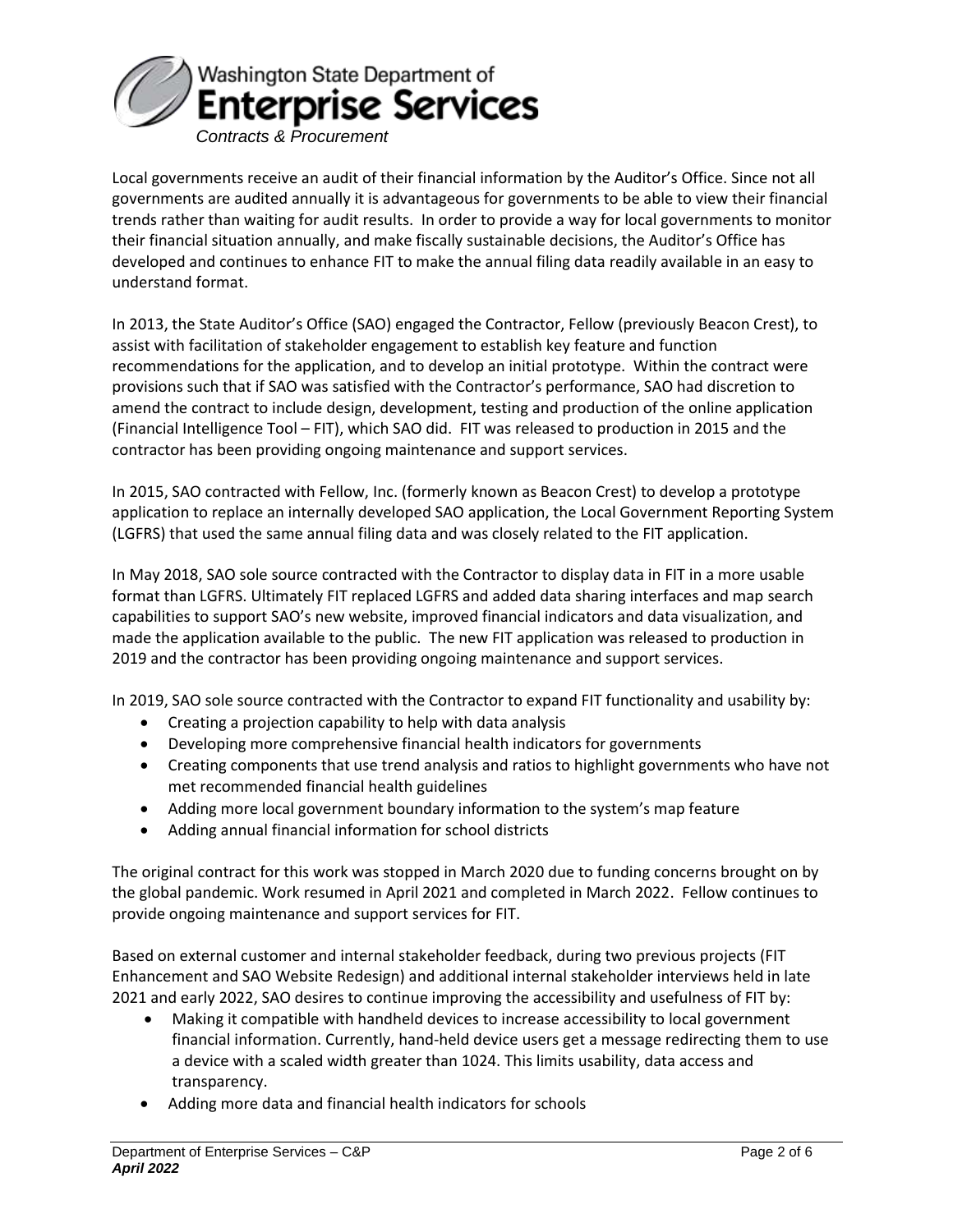

- Consolidating important user information in a single knowledge bank location
- Improving access and navigation for all users
- Automating manual data entry to streamline data analysis processes
- Increasing the ability to perform global analysis
- Increasing report building functionality and adding essential reports

## Sole Source Criteria

 Describe the unique features, qualifications, abilities or expertise of the contractor proposed for this sole source contract.

The Contractor has an in-depth understanding of local government financial information and their filing requirements, as well as the Budgeting, Accounting and Reporting System (BARS) account codes, Generally Accepted Accounting Principles (GAAP) and cash financial statement reporting and financial analytics for local governments, legislative bodies, and the general public. Additionally, the Contractor developed FIT, with extensive knowledge of LGFRS's code base, added new financial ratios, added a map feature, and made significant changes to the application to allow it to be used by local governments and private citizens. The Contractor already possesses domain level understanding of the applications and system architecture. This level of understanding has been acquired over multiple years and is essential to the successful expansion of the FIT application. In addition, the contractor gained unique knowledge of shape files in order to translate Department of Revenue tax code areas to the Auditor's Office's unique entity identifiers during the 2018 contract.

 What kind of market research did the agency conduct to conclude that alternative sources were inappropriate or unavailable? Provide a narrative description of the agency's due diligence in determining the basis for the sole source contract, including methods used by the agency to conduct a review of available sources such as researching trade publications, industry newsletters and the internet; contacting similar service providers; and reviewing statewide pricing trends and/or agreements. Include a list of businesses contacted (if you state that no other businesses were contacted, explain why not), date of contact, method of contact (telephone, mail, e-mail, other), and documentation demonstrating an explanation of why those businesses could not or would not, under any circumstances, perform the contract; or an explanation of why the agency has determined that no businesses other than the prospective contractor can perform the contract.

In January 2014, the agency issued a request for proposals for performance –related training and technical assistance and information technology professional services. Fifty vendors were notified and six responsive proposals were received and evaluated. Four vendors were interviewed and scored based on technical proposals, qualifications, experience of staff and firm and price for the criteria in the Request for Qualifications and Quotations.

The Contractor was awarded the contract at that time to develop tools that local governments and stakeholders could use to assess and monitor financial condition. The current Financial Intelligence Tool (or FIT) is the resulting tool that was designed and developed by the selected Contractor.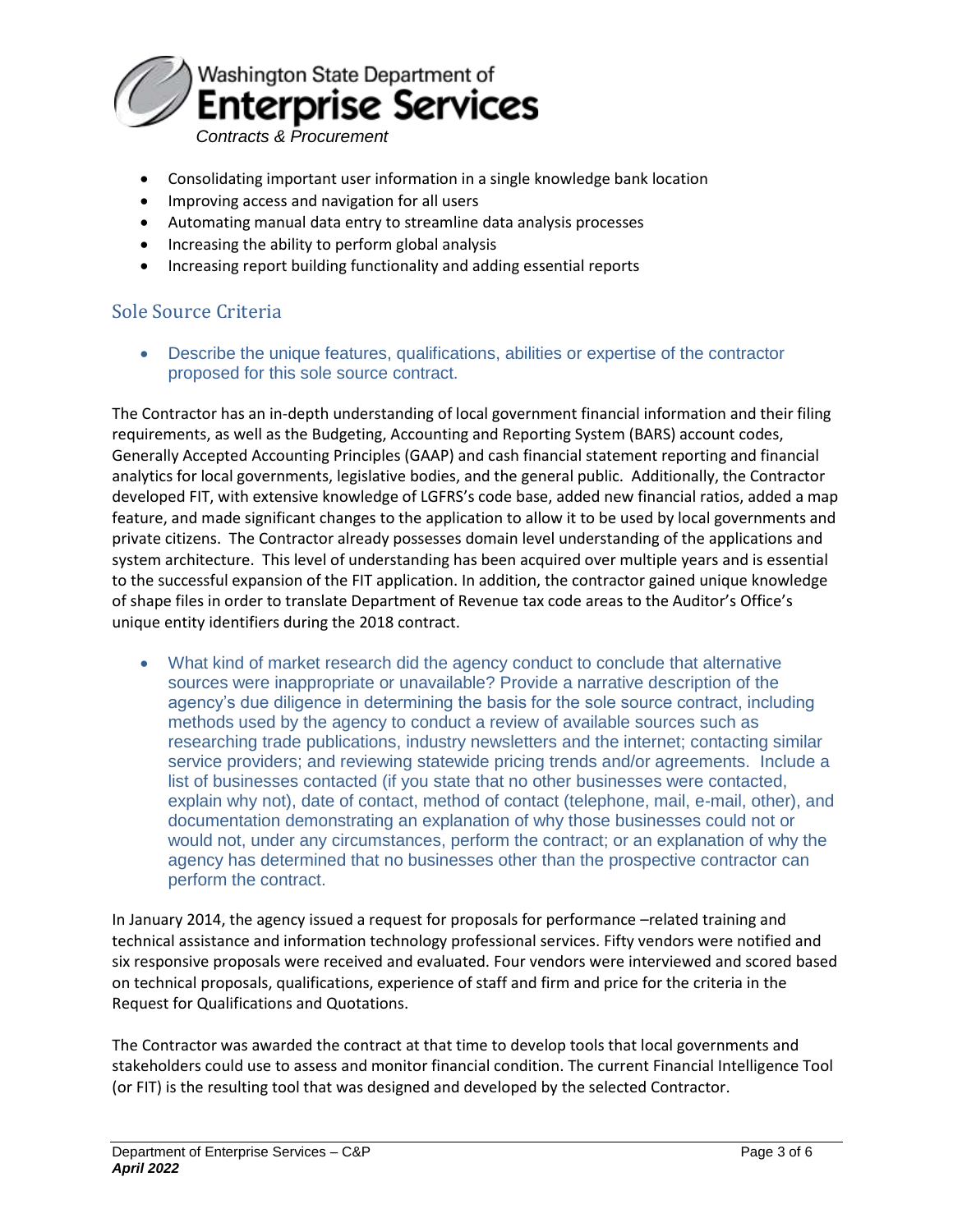

One of the most significant lessons learned during the original solicitation for a contractor to perform stakeholder outreach was that the vendor community did not possess a good working knowledge of Washington's local government financial reporting requirements, and that an investment in training would be necessary regardless of the contractor selected. The Contractor worked with the Agency's IT staff and local government finance experts to fully understand both internal and external stakeholders' business needs and accounting and reporting requirements.

In 2018, when SAO entered into a sole source contract with the Contractor to integrate FIT with the LGFRS application we again validated that the Contractor possesses knowledge of local government financial requirements, the system used to collect the data, and explicit knowledge of the data visualization tool that they developed. No businesses other than the prospective Contractor would be able to perform the contract without a significant investment of cost and training related to the subject matter and software.

 What considerations were given to providing opportunities in this contract for small business, including but not limited to unbundling the goods and/or services acquired.

The sole source recipient is a Micro Business.

 Provide a detailed and compelling description that includes quantification of the costs and risks mitigated by contracting with this contractor (i.e. learning curve, follow-up nature).

Conducting competitive procurement is labor intensive for both the solicitor and vendors responding. A critical selection criteria for awarding a contract would be that the contractor possess an in-depth working knowledge of Washington state local government financial requirements and code structure. Based on past experience, conducting a competitive procurement would be both costly for the agency and for responding vendors, and would not likely result in a different vendor being selected. Selecting a different contractor would require substantial retraining, which would be costly and time consuming, thus eliminating any financial or business benefit gained from a subsequent competitive solicitation process. The current Contractor has developed significant knowledge about the Agency's business needs, stakeholders, systems, data and tools used to provide services to our clients. To continue this project with another contractor would increase costs and the risk of project failure because the time and resources used to develop significant, specialized knowledge and cultivate successful, collaborative working relationships would be lost and have to begin again.

• Is the agency proposing this sole source contract because of special circumstances such as confidential investigations, copyright restrictions, etc.? If so, please describe.

No

 Is the agency proposing this sole source contract because of unavoidable, critical time delays or issues that prevented the agency from completing this acquisition using a competitive process? If so, please describe. For example, if time constraints are applicable, identify when the agency was on notice of the need for the goods and/or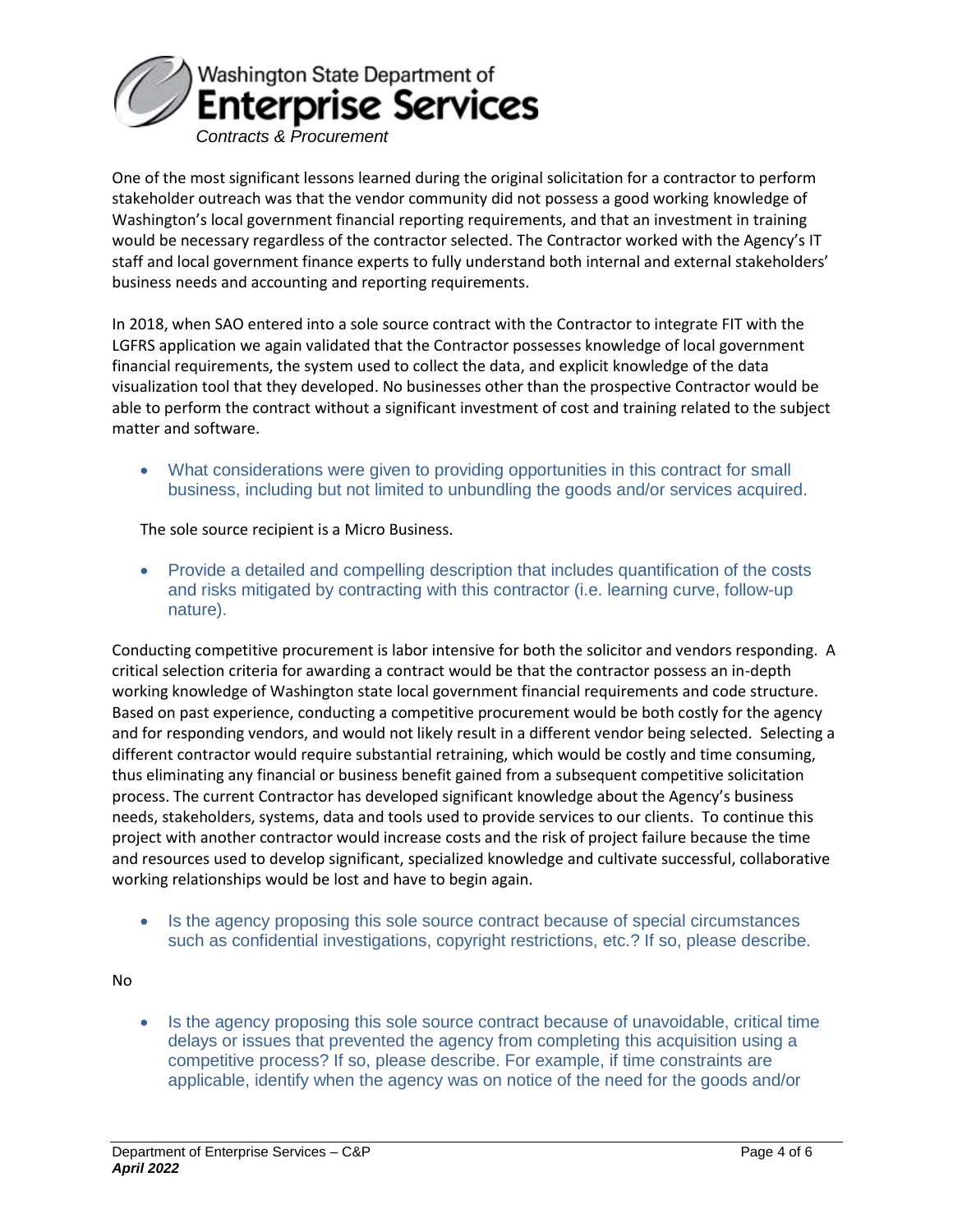

service, the entity that imposed the constraints, explain the authority of that entity to impose them, and provide the timelines within which work must be accomplished.

One of the proposed changes is to make financial data available using hand held devices. The expectation for data transparency is of utmost importance and allows maximum availability for users to monitor government's fiscal health easily. Also with the 2021 addition of financial information for school districts, it becomes imperative to incorporate financial health indicators focused on schools. The global pandemic with the resulting economic impacts increases the need for fiscal accountability. Conducting a competitive procurement process would significantly increase the timeframe to make data open and readily available to all and would most likely result in these features being delayed.

 Is the agency proposing this sole source contract because of a geographic limitation? If the proposed contractor is the only source available in the geographical area, state the basis for this conclusion and the rationale for limiting the size of the geographical area selected.

No.

 What are the consequences of not having this sole source filing approved? Describe in detail the impact to the agency and to services it provides if this sole source filing is not approved.

Not approving this sole source filing would result in the application features not being released in support other SAO mission critical projects that would negatively impact both SAO and local government business operations. It would also be costly to the agency to procure a new vendor and have them learn all of the local government financial requirements and technical requirements of the current applications.

### Sole Source Posting

- Provide the date in which the sole source posting, the draft contract, and a copy of the Sole Source Contract Justification Template were published in WEBS. Posted May 17, 2022
- If exempt from posting in WEBS, please provide which exemption.
- If failed to post, please explain why.
- Were responses received to the sole source posting in WEBS? Will update if responses received.
	- If one or more responses are received, list name of entities responding and explain how the agency concluded the contract is appropriate for sole source award.

Reasonableness of Cost